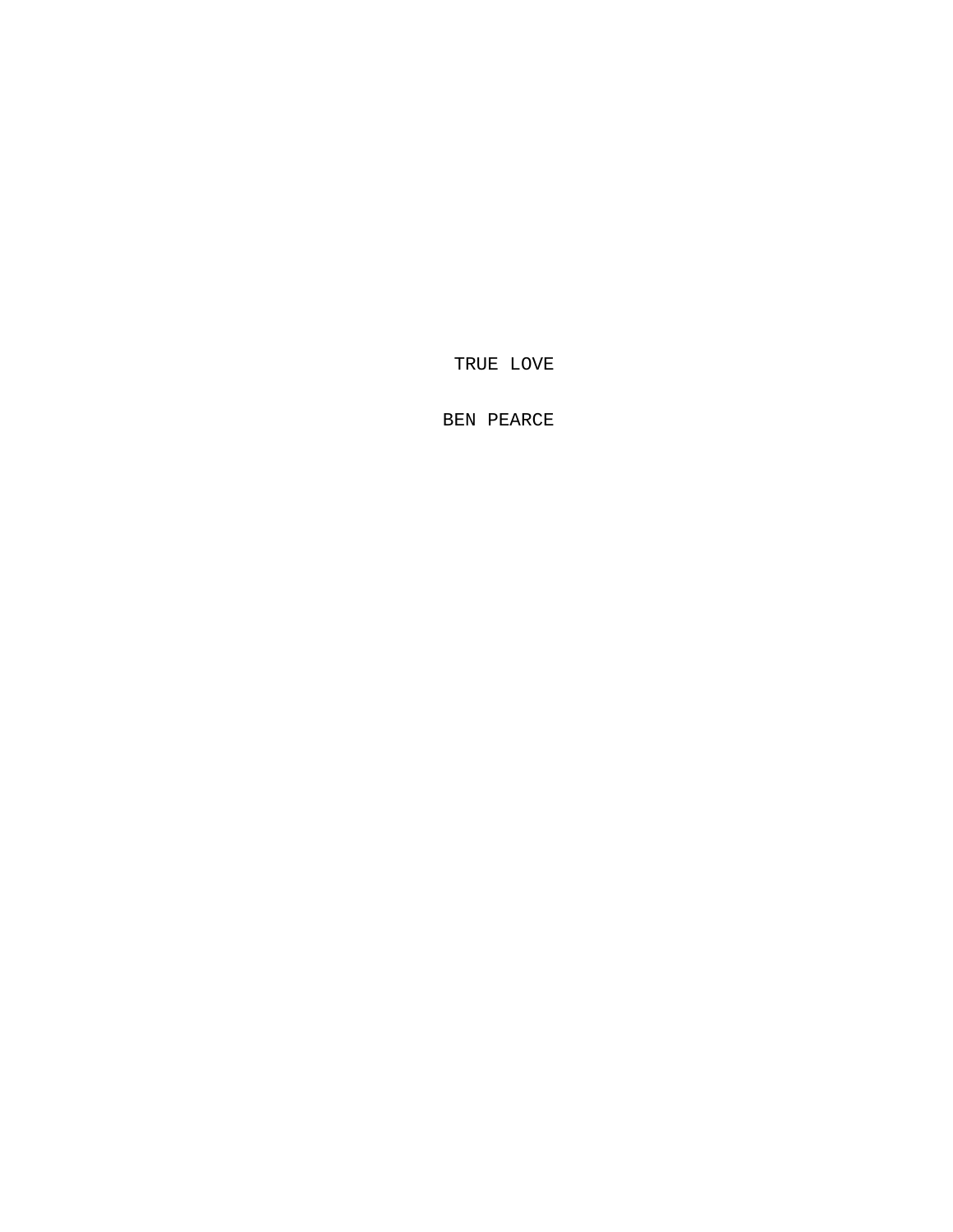## INT. MINIVAN- DAYTIME

a man drives up in a red minivan. We are not able to see his face at all. it's too dark to see anything but the outline of his body. We turn and see that he is staring through the window at a woman just lying on her bet texting on her cell phone.

INT. WOMAN'S BEDROOM- DAYTIME

The woman stands up and goes over to shut the curtains. She stops and looks out the window and sees the red minivan sitting out in front of her house.

She has a bit of a confused look on her face... but she forgets about it and shuts the curtains

INT. MINIVAN- DAYTIME

The guy laughs in a evil voice and turns on the radio.

BEGINNING CREDITS:

JOSH BOYER

BEN PEARCE

and introducing MHAIRI STUART

FADE OUT

INT. GREG'S HOUSE- MORNING

GREG

No, that's the thing, I don't really care if Stacy goes to the Ball with me or not.

RANDY

But you can't just not tell her that you don't want to go with her. You have to tell her that you are going to break up with her, or she won't know that you don't like her anymore.

GREG Randy, I can't just walk up to random people and say that I'm breaking up with them!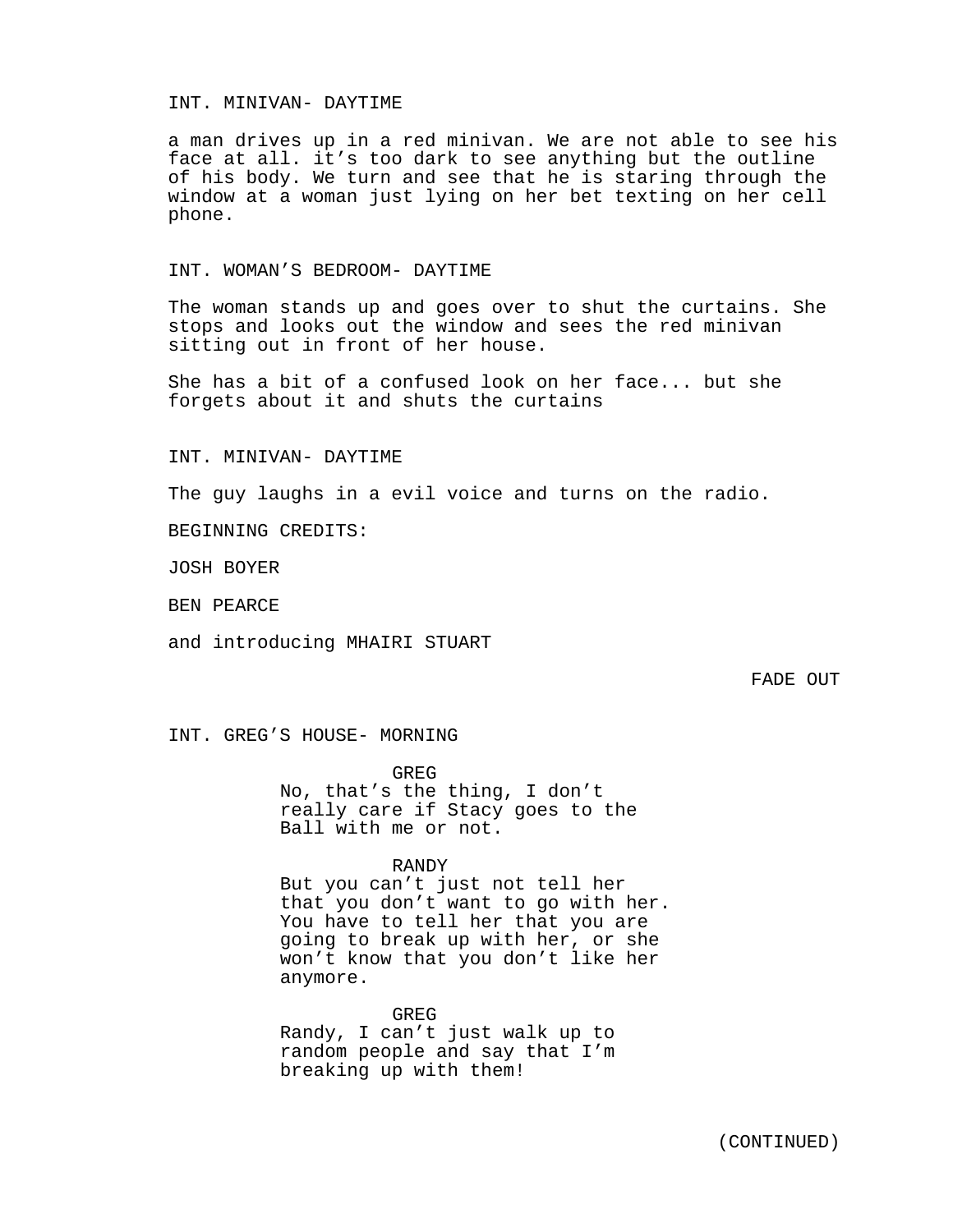RANDY Oh, so Stacy is a random person, now, Greg? GREG No, look... you know what I mean. RANDY Yeah, Greg, unfortunately, I do. GREG So how are you and Lea doing? RANDY Fine, why do you ask? GREG I'm just waiting for my chance to get with her. RANDY Well... that isn't happening anytime soon, I can promise you that. The phone rings. GREG Well, We'll see about that. Randy stands up and walks over to the phone. RANDY Don't even talk to her, man, I'm serious. She's mine. If you go near her, I'll kill you. GREG What if she comes to me? RANDY Well, then... I'll kill her too. Randy picks up the phone. RANDY Hello?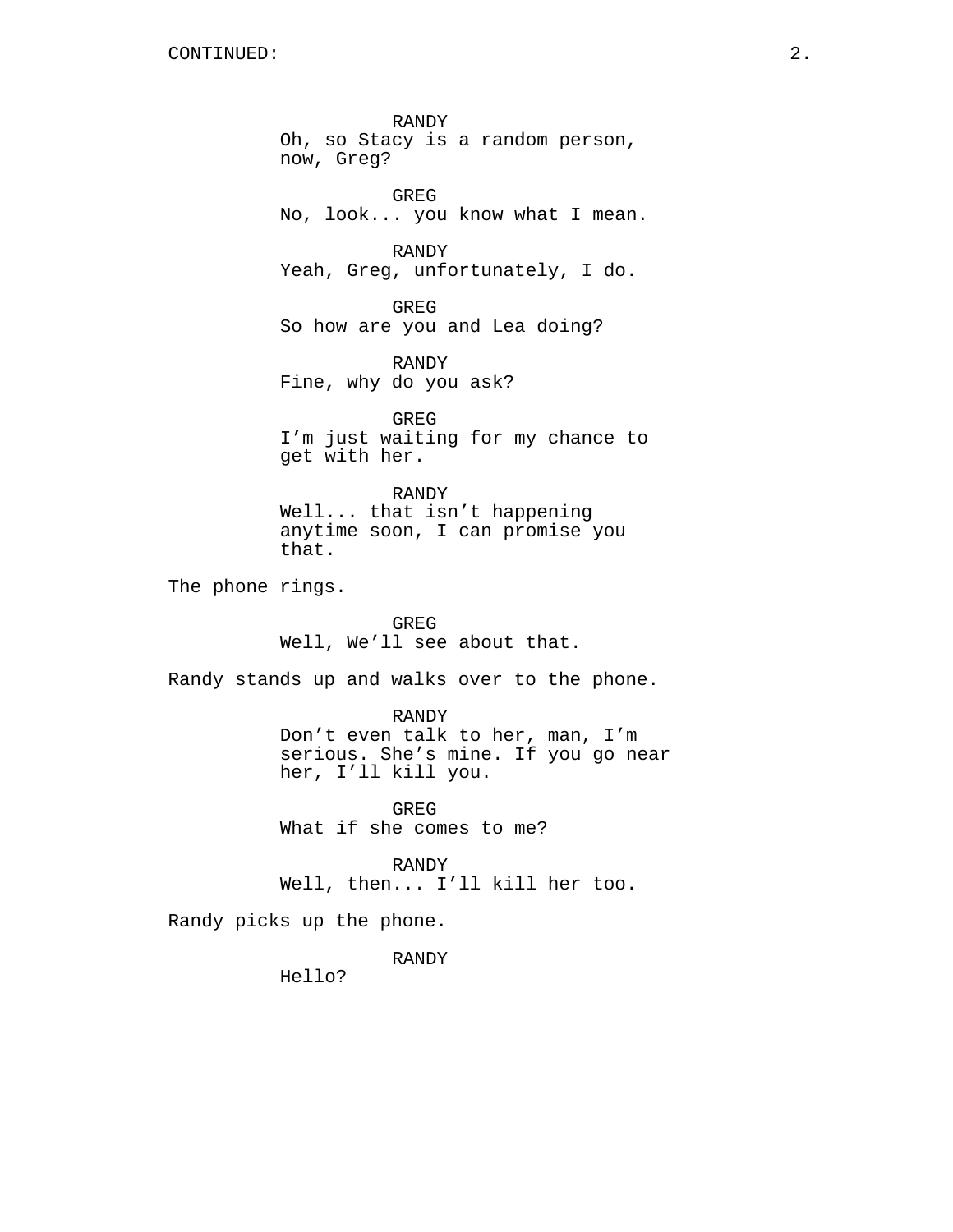The woman that was being stalked, is now lying on the floor... dead.

Greg is sitting down in a chair laughing. Randy is just standing over the dead body.

> GREG Oh man, It looks like someone beat you to it.

RANDY Shut up, Greg.

GREG Well... it is pretty funny if you think about it.

RANDY Greg, what's so funny?

**GREG** 

It's the entire concept... we were just talking about you murdering me and her. And two seconds later, we're standing here looking over Lea's Dead body.

A policeman walks over to the two.

#### POLICEMAN

Excuse me, sorry to intrude, but did you just say that this man was talking about murdering this young lady?

RANDY Are you even old enough to be a policeman? How old are you? Like 10? 11?

POLICEMAN I'm 13, thank you very much. And my dad got me into the business.

GREG Well that sucks.

POLICEMAN What sucks?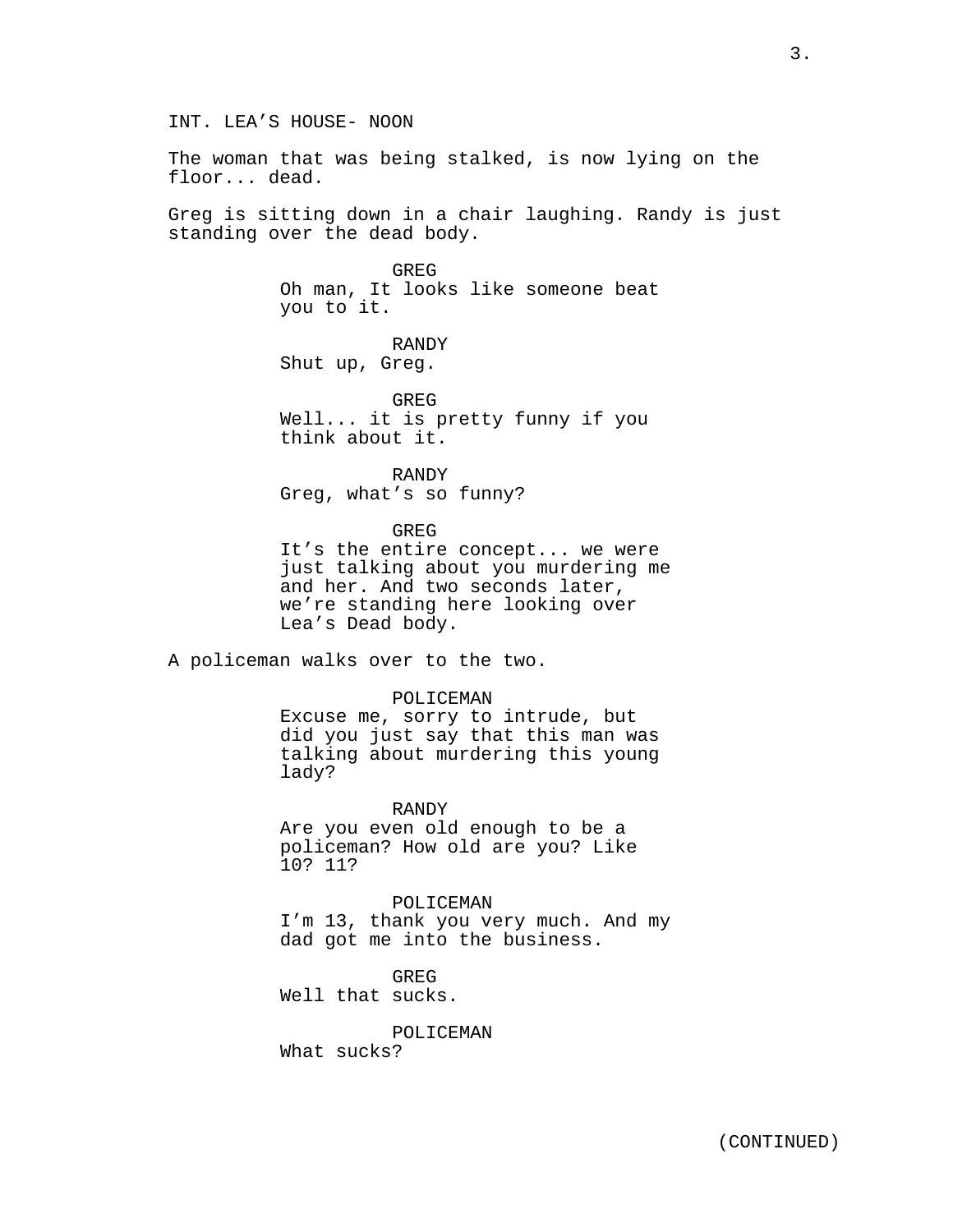GREG Your gun is a squirt gun. Are you aware of that?

POLICEMAN Yes... I'm aware of that!

RANDY So... you aren't a real cop?

POLICEMAN you got me. I'm not.

GREG Is this even a real investigation?

POLICEMAN No... my dad got me this costume last Halloween and I've worn it every day since.

RANDY Get out of here.

POLICEMAN

Got it.

The "Policeman" walks away.

Randy and Greg stand over the dead body.

Randy walks over to the telephone and dials 9-1-

GREG Wait... what are you doing?!

RANDY Calling the real cops.

GREG No! Don't do that.

RANDY

Why not?

GREG Think about it! if we catch the killer, we'll be the heroes of the town! Nobody will make fun of us anymore.

(CONTINUED)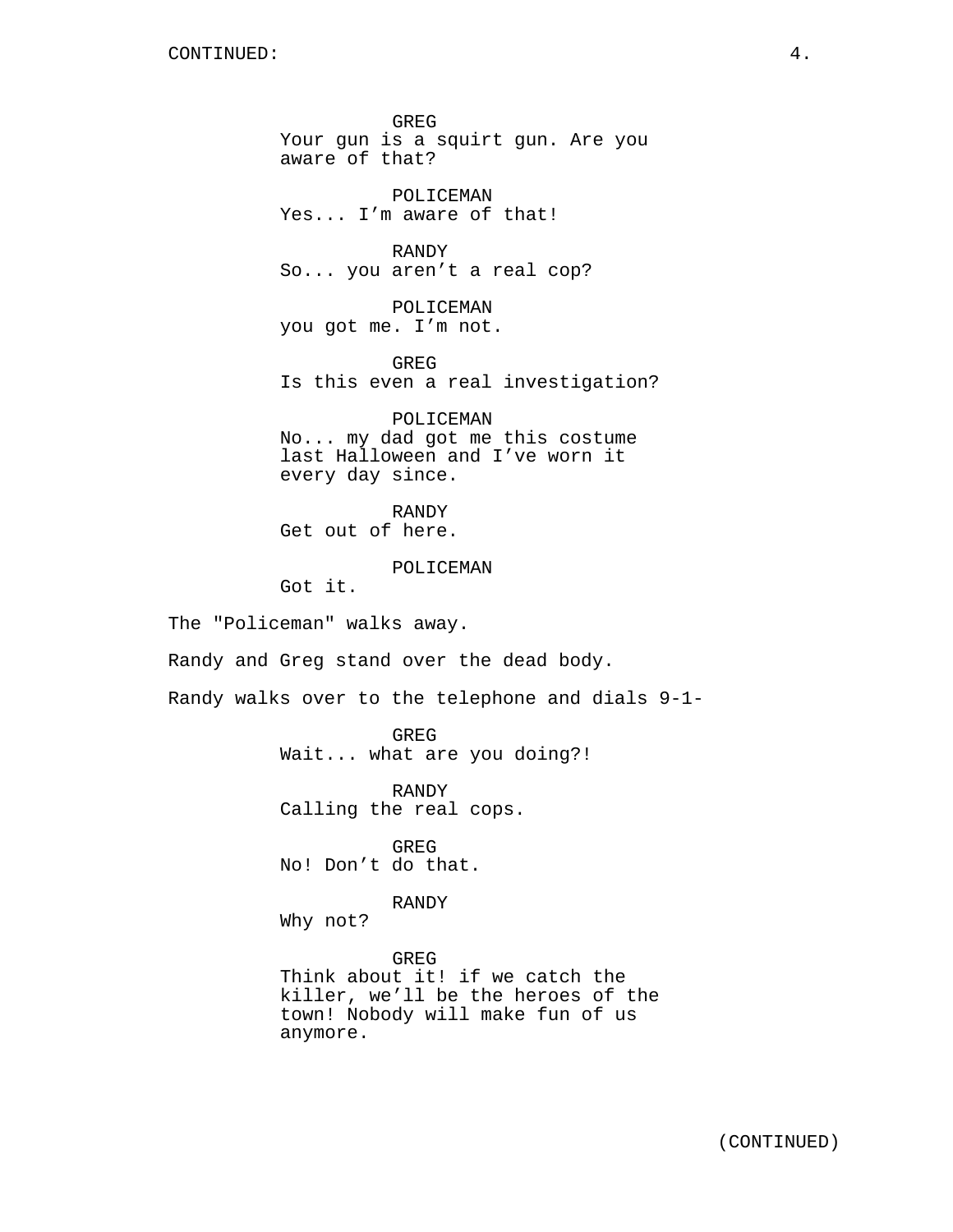RANDY We can't catch a killer without any prints or something.

GREG Lets just go out and investigate ourselves! Who says we need the real cops?!

RANDY So what do we do?

INT. LEA'S HOUSE- NOON- FLASHBACK

Lea is sitting on her bed. When all of a sudden... the door bursts open. And a man in all black with his face covered walks in.

> GREG (NARRATING) Well, the cellphone that is just lying on the bed still in text mode.

RANDY (NARRATING) What does that have to do with anything?

GREG (NARRATING) Well... she was texting when she died.

RANDY (NARRATING) I'm sure she didn't just let the killer kill her when she was texting.

The man runs over and starts to strangle Lea. She falls to the ground as the man chokes her to death.

> GREG (NARRATING) Well... how about the red marks on her neck?

RANDY (NARRATING) Those could be mine. We like to play rough if you know what I mean?

GREG (NARRATING) Are your hands like 3 feet wide?!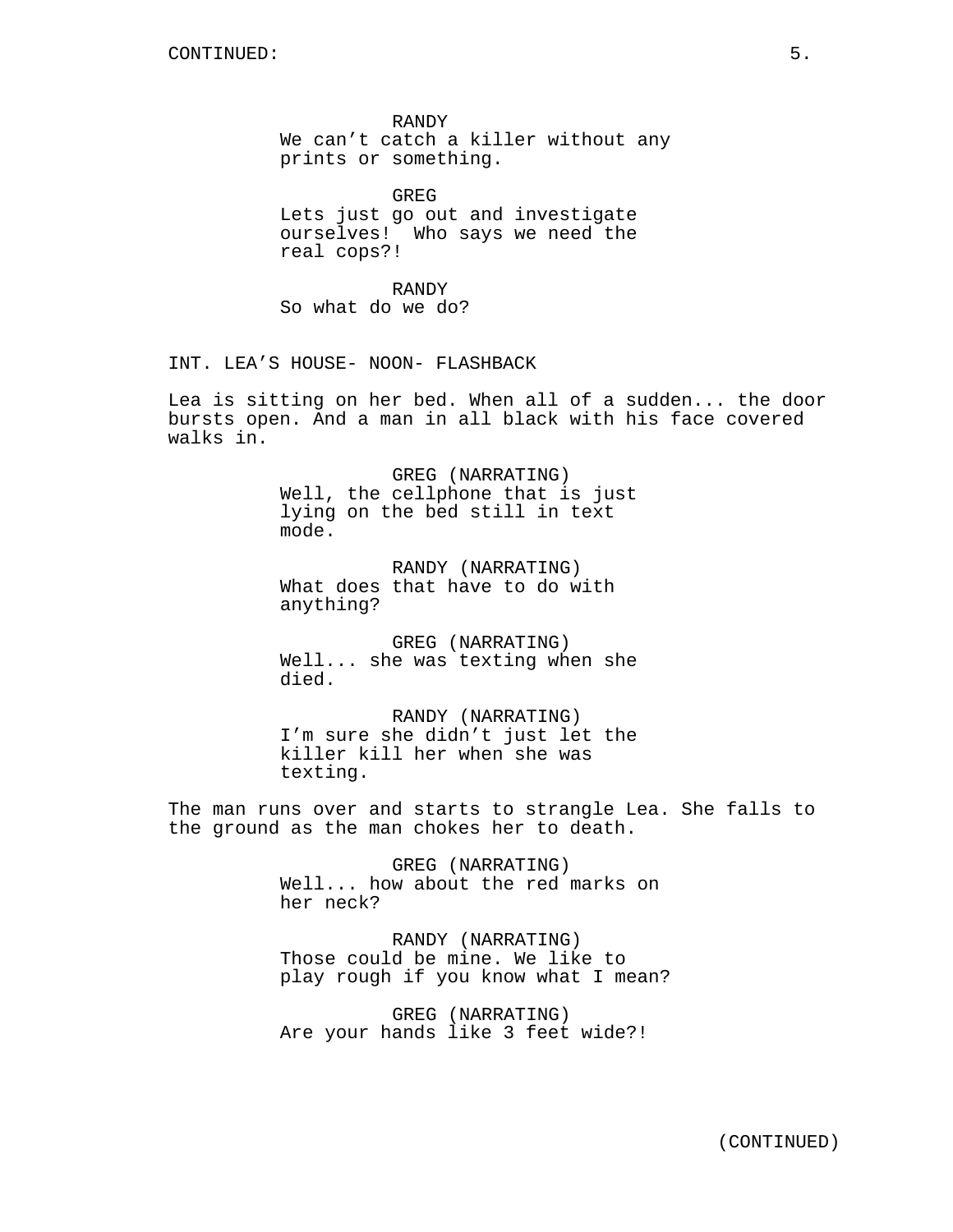RANDY (NARRATING) Oh, no... well continue.

The killer lets go of her throat. He opens the window and crawls out.

> GREG (NARRATING) The window is wide open. The killer must have crawled out the window.

RANDY (NARRATING) Well... it was pretty hot last night. maybe she opened the window to get some fresh air.

GREG (NARRATING) No... the killer definitely crawled out.

RANDY (NARRATING) If you say so.

The Killer gets into the red van and drives away.

GREG (NARRATING) Then he must have gotten back into his Red minivan and drove off.

INT. LEA'S HOUSE- NOON

RANDY Wait... how do you know he got away in a red minivan?

GREG I was just referring to the flashback we were just watching.

RANDY

Oh. ok.

Randy and Greg walk over to the window... they look and see tire tracks on the road.

> RANDY Lets see where they lead to!

GREG That's from our car, Randy.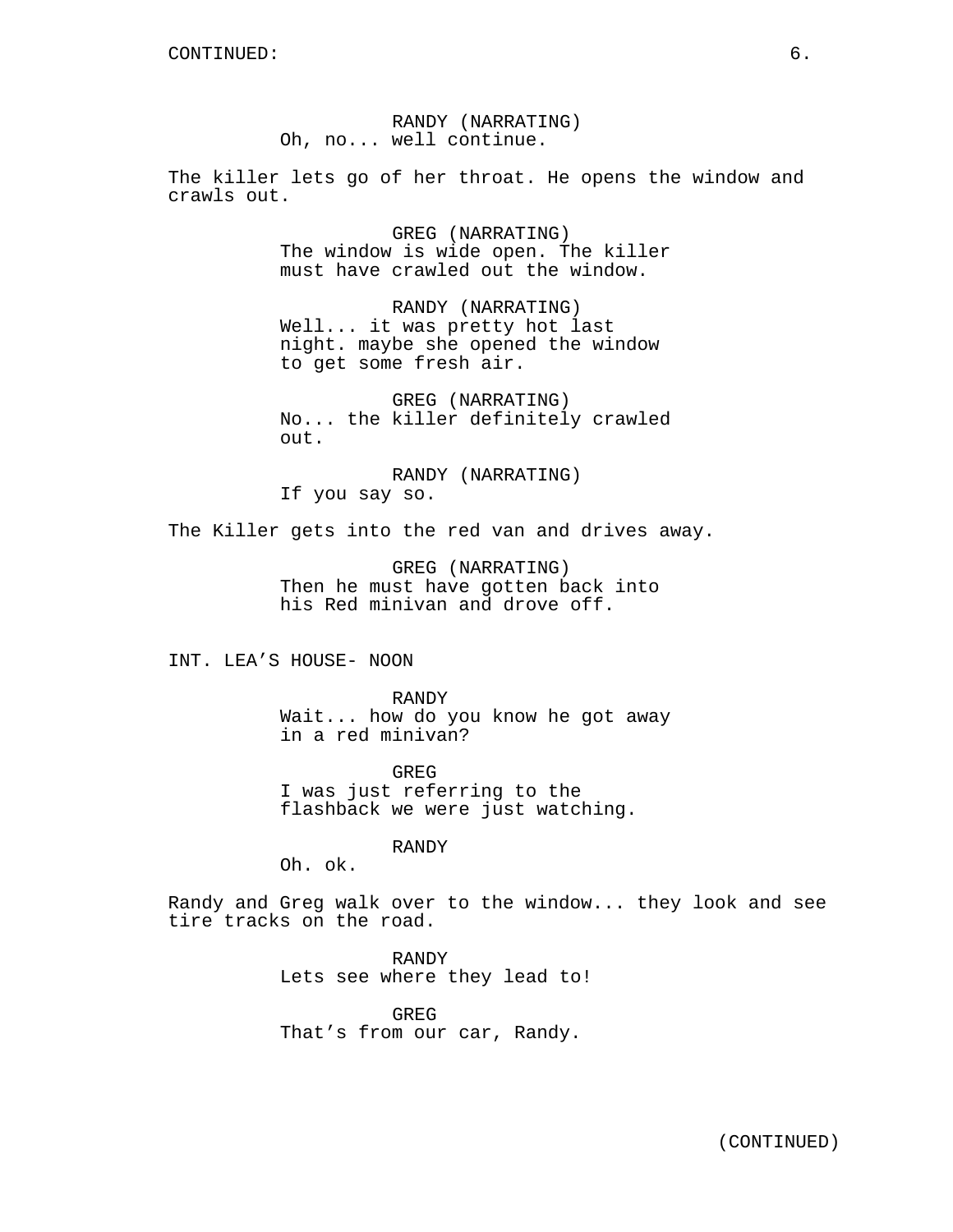## RANDY

Oh... ok.

INT. DINER- NOON

The two are sitting down in a coffee shop. Drinking from mugs with a blank face... trying to think about what happened.

> RANDY I mean, who would kill her?!

GREG I don't know... that's what we're trying to figure out.

RANDY She never hurt anyone! She was a great girl also. Never even picked a fight.

GREG Hey... I wouldn't go that far. She DID call me ugly.

RANDY Greg, get over that... that was like five weeks ago.

GREG I don't know... that's just not something that I can get over.

RANDY Jeez... the way you're sounding right now... it seems like you killed her.

## GREG

No... it's just that she is a great looking girl, and when she picks on em like that... it kind of intimidates me a little bit.

RANDY Aww... little sensitive wimpy fag finally comes out of the closet!

GREG Shut up... it really does piss me off, though.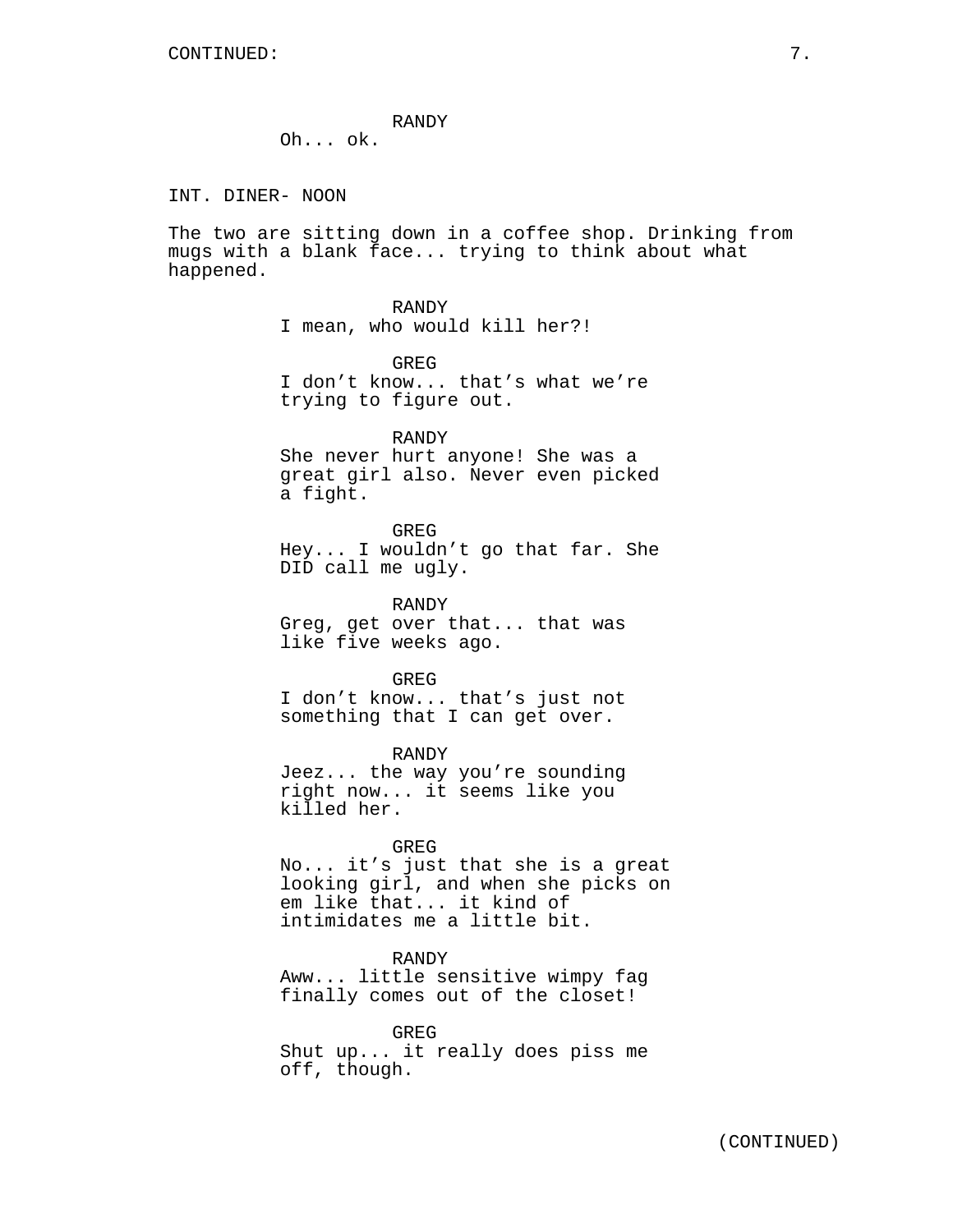RANDY Just get over it. i really do need your help on this.

GREG Well... I mean it's just that---

Greg stops and stares out the window.

Randy turns around and sees that the red mini van from the flash back is sitting right out by the diner.

> RANDY Is that the van from the flashback!?

GREG Yeah! it is the van! Look, it's got the white lines by the door!

RANDY Well... we have to see who just came in! Look around. Who wasn't here when we came in!

There is nobody at all in the diner but them and another guy sitting way in the back.

> RANDY That guy is the only other guy who came in!

> GREG So... let's go interrogate him! We have to be calm about it, though.

Randy and Greg quickly stand up and run over to the guy. They grab his shirt and throw him onto the floor.

> RANDY Why did you do it!

GREG What did she ever do to you!

RANDY Ge;s not saying anything! What should we do!?

GREG Lets kill him!

Greg pulls out a knife.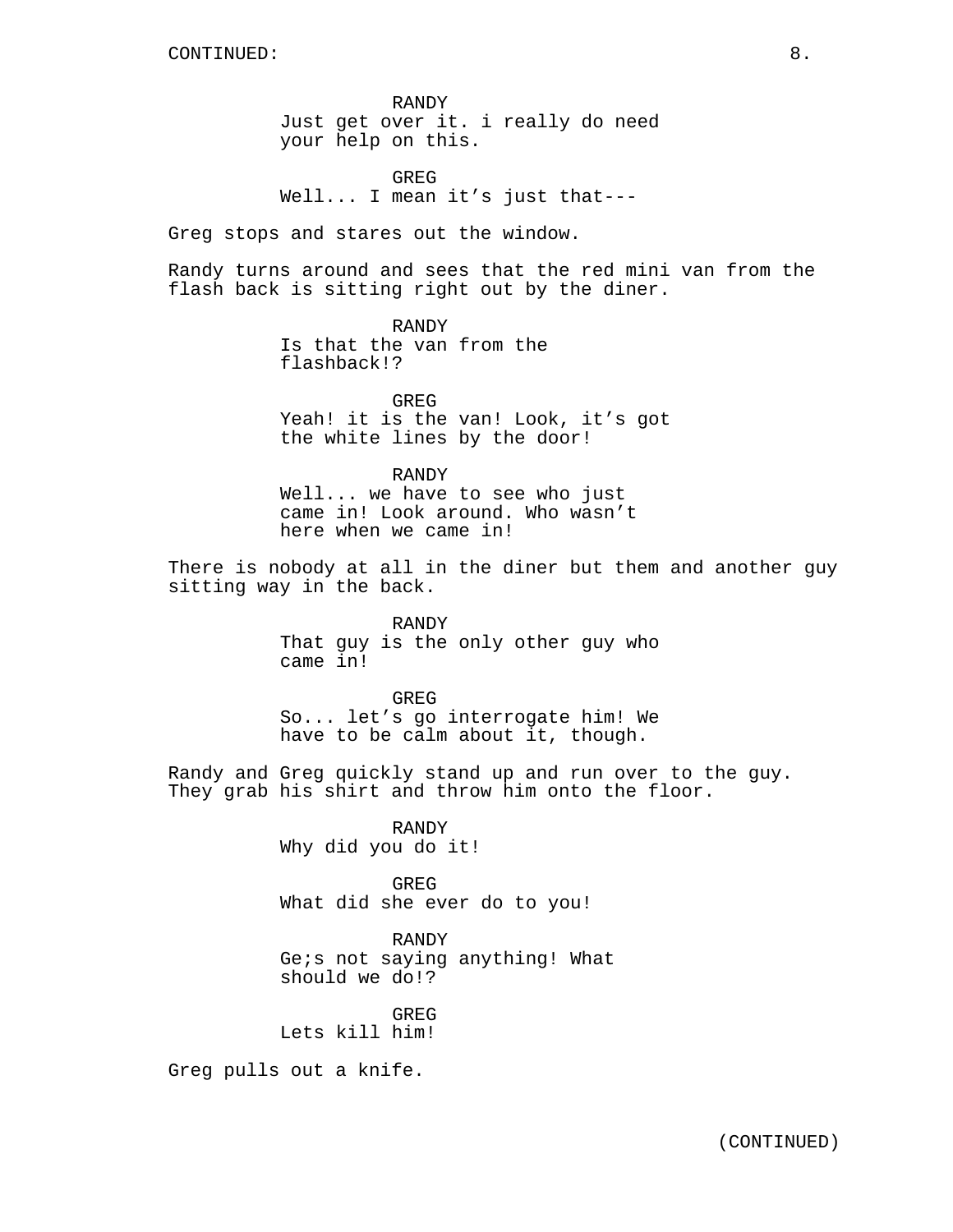RANDY Woah... hey, Greg... that's a bit intense, isn't it? GUY Jesus! Give me a chance to speak! RANDY Why did you kill my girlfriend! GUY I seriously do not know what you're talking about! GREG The red van out there is your's! Is it or is it not!? GUY No... that one is mine! The two look out the window and see a rusty piece of junk. RANDY Um... I think we should let him go, Greg. GREG Yeah, that's probably a good idea. The two let him go. He runs out the door, crying. RANDY Well... at least he knew how serious we were. GREG Yeah, that's the important thing. INT. RANDY'S HOUSE- AFTERNOON The two are going through Lea's journals. They are just completely raiding her privacy. RANDY Oh god!

> GREG Did you find something!?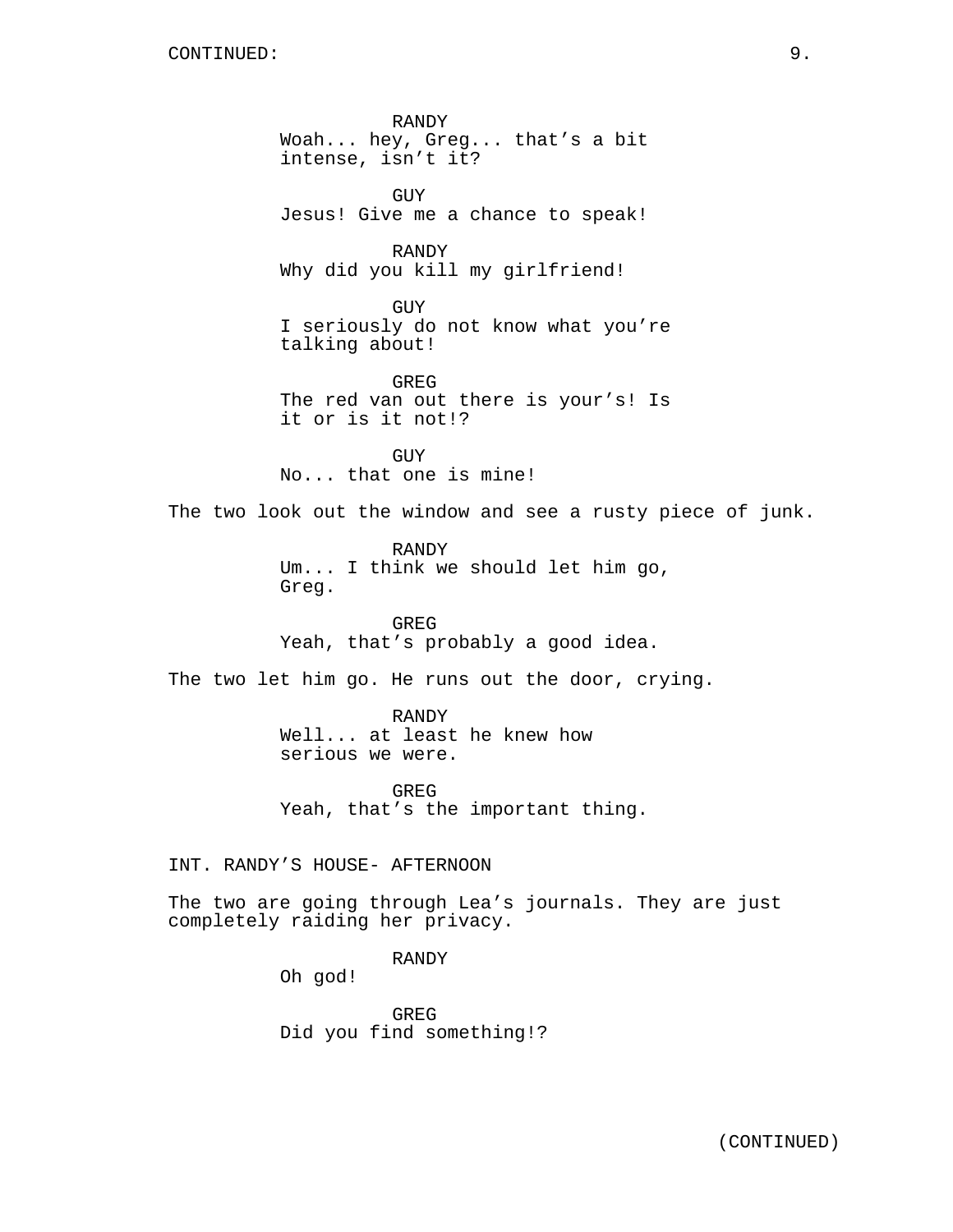RANDY No... the day we met, she made out with some guy for two hours.

GREG

So?

RANDY We made out that same day!

GREG Eww... that whore.

RANDY Hey... watch it!

GREG

What?!

RANDY

you haven't taken one thing today serious at all!

GREG What do you mean!? I started this investigation for you!

RANDY I was going to call the cops!

GREG

you're just like my dad, Randy! you're a cool guy, but you don't appreciate one thing I do at all int his world!

RANDY

That's because you are a screw up! I just want to find the guy who did this and get him!

GREG

And we will! But you have to stop acting like a little girl and help me find some hard evidence!!

RANDY

No! you know what! Every time we get in trouble... it's because of you! So I'm done! I'll find this guy faster than you will! I guarantee!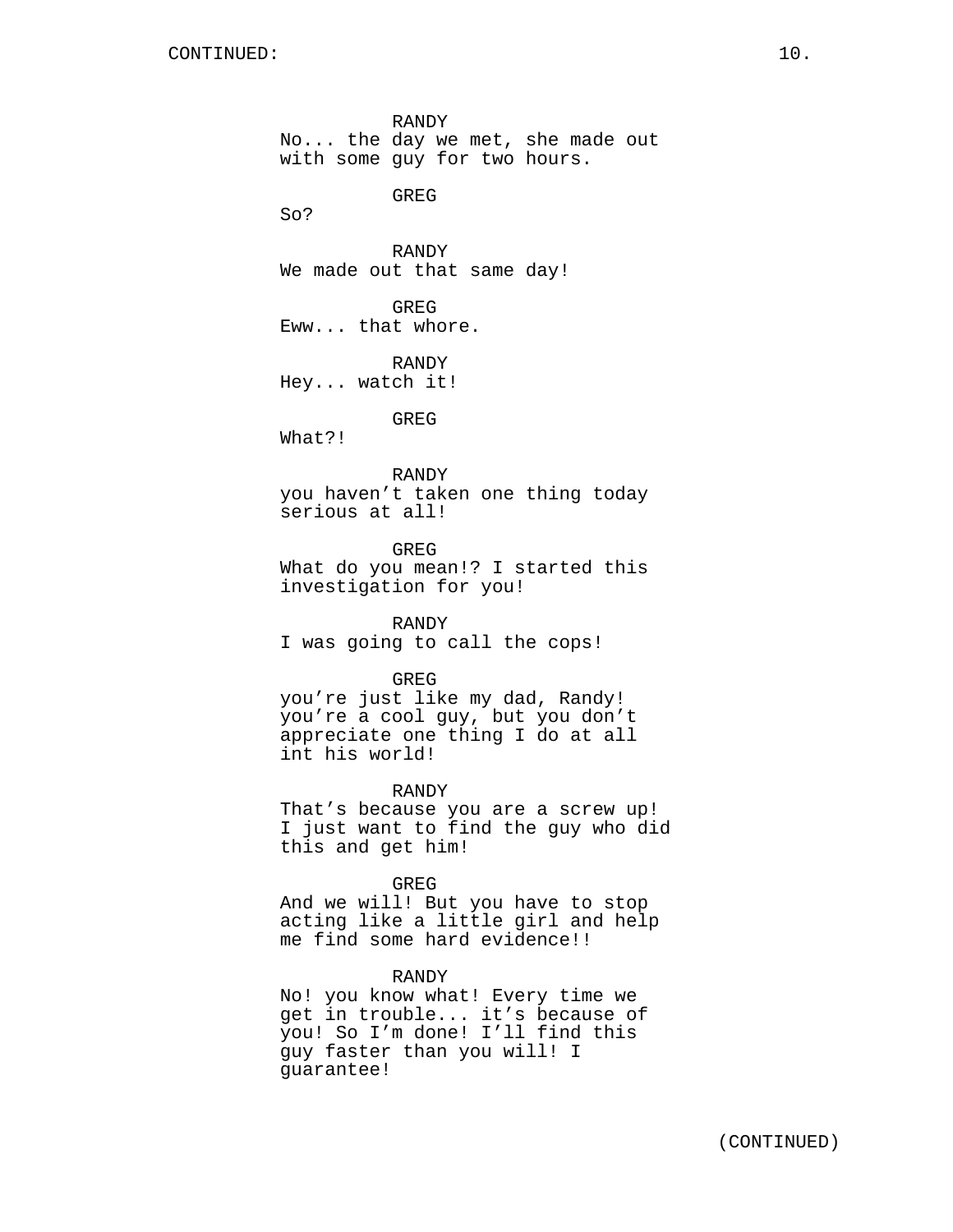GREG Yeah, I'd like to see you try!

## RANDY

Well... I'll make you a deal! Whoever catches the killer first, gets to kill him and then the loser gets every single little bit of money left taken away!

#### GREG

No! that's stupid! you and I will never find the killer without each other's help!

RANDY Nope... I'm off. I'll see you later, buddy.

GREG No... this is war now. And how will you find the killer?

RANDY I'm going to go talk to her friend!

INT. SINEAD'S HOUSE

SINEAD Um, nope... just tell Lea that I said hi.

There is a short pause

SINEAD What do you mean she's dead!

Another short pause.

SINEAD Oh my god, I think I know who did it! He was at the party the night before! I think he may have done it!

Another Pause

# SINEAD

It has to be---

The killer opens the door and walks in and stabs her five times with a kitchen knife.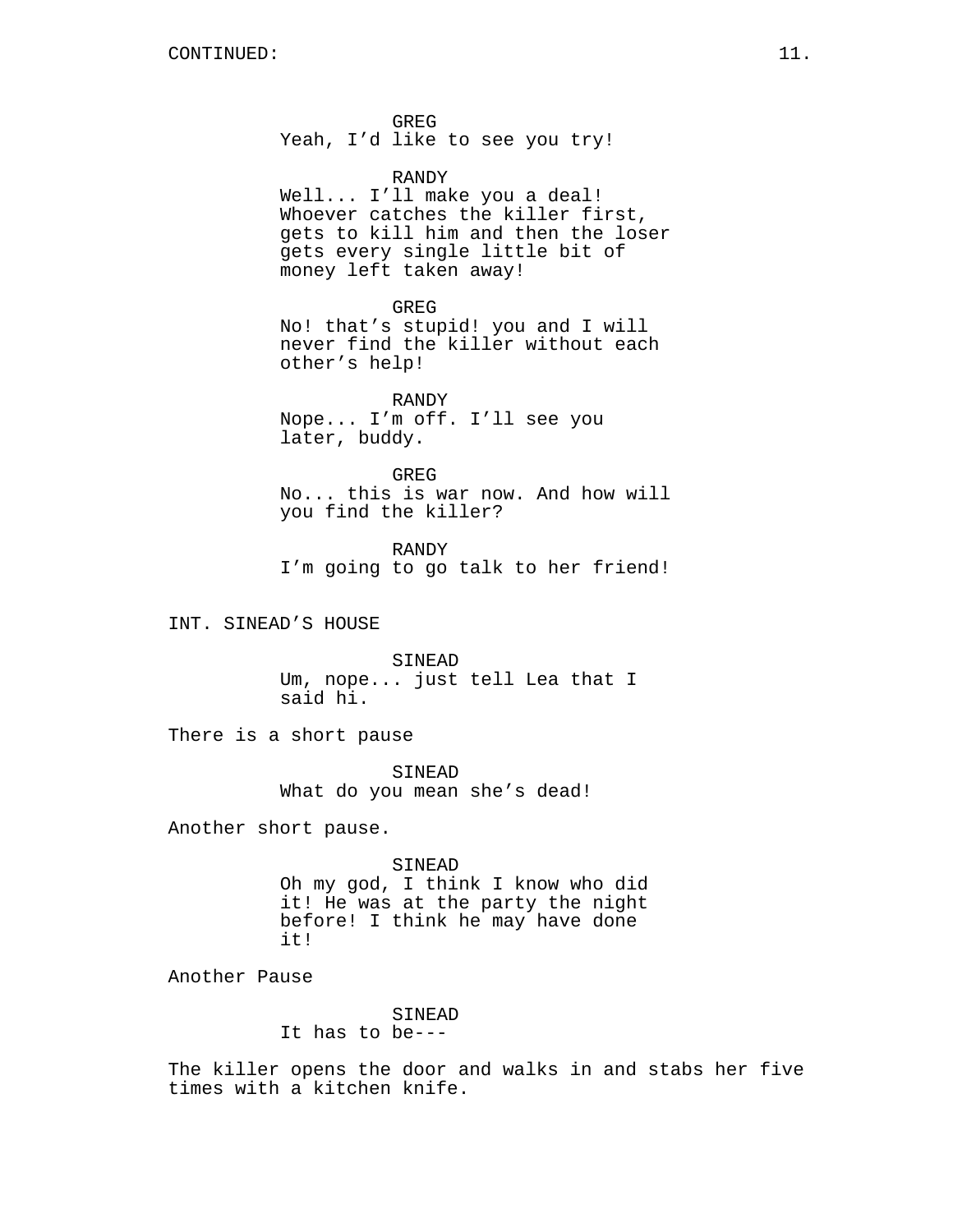Randy is listening to his Ipod and walking down the street. He walks up to a house and opens the door.

INT. SINEAD'S HOUSE- DUSK

Randy walks in and looks around. He sees nothing.

He walks back the hallway and opens a door to a room.

He sees Sinead lying there dead.

RANDY

Oh Shhh---

The killer runs up behind Randy and stabs him in the back... the wound isn't deep. But Randy falls to the ground and turns around. He kicks the killer in the stomach and gets up. He runs for the front door. The killer catches up to him and throws him onto the ground with tremendous force. Randy sucks it up and gets up quickly though.

#### RANDY

Who are you!?

The killer runs at him with the knife. Randy runs into the kitchen and grabs a butchers knife and they have a knife fight. Randy kicks the killer back and shashes at the killer's stomach. The killer puts the knife in his pocket and runs off.

Randy runs after the killer, but once he gets to the door, the killer has disappeared into the dark.

INT. GREG'S HOUSE- NIGHT

Randy walks into the house. He is bleeding badly and limping.

Randy walks into Greg's bedroom. Greg is sitting down in the chair watching TV. He looks over and sees Randy limping toward him.

> GREG Oh my god! What happened!

RANDY I thought you were going to look for the killer?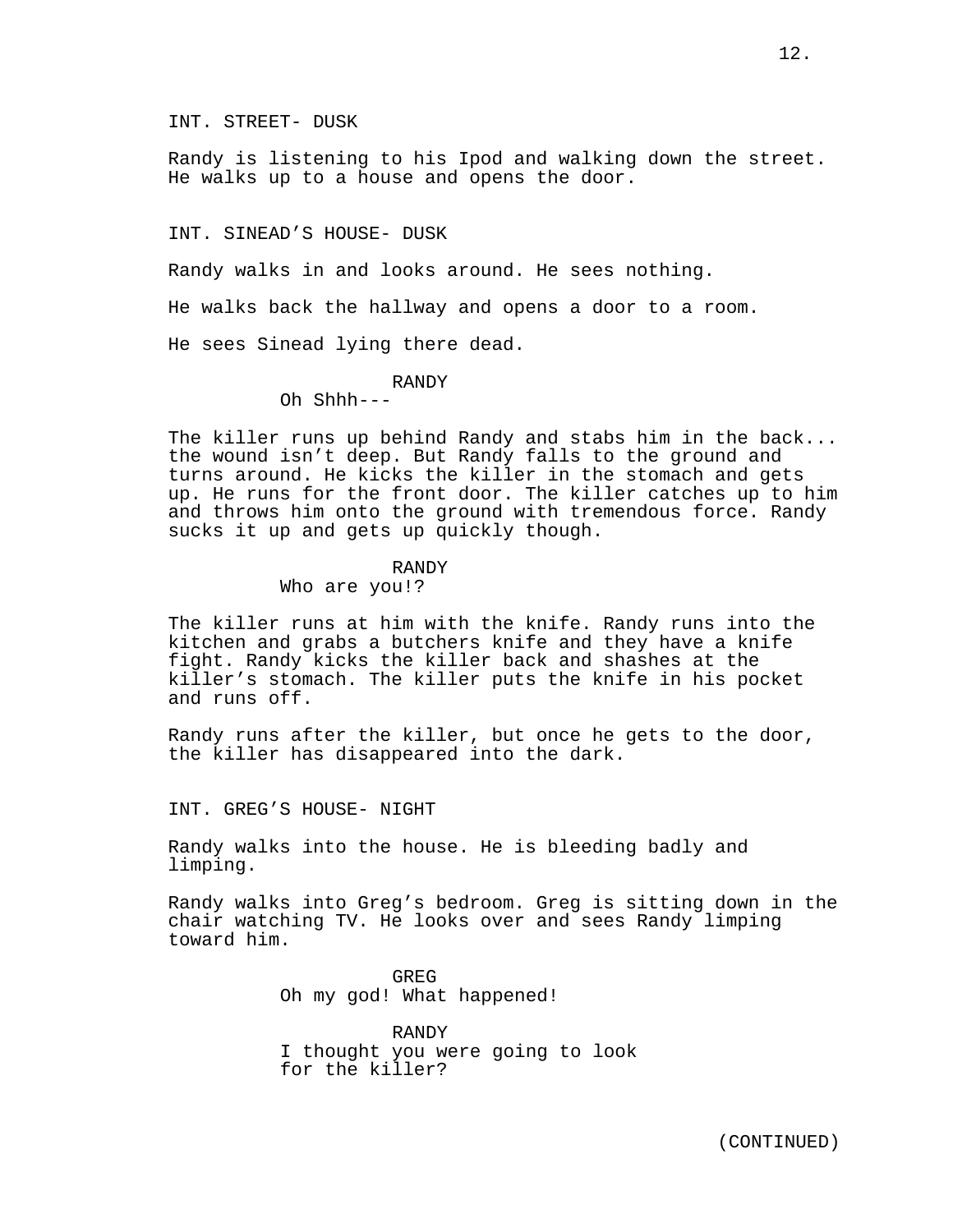GREG What, I can't take a break?! I have to look for a killer I have no suspects for? RANDY What do you mean! GREG I mean that there are no suspects to Lea's killer! RANDY We have that kid at the crime scene! We have that guy at the coffee shop! GREG Or it could be someone we have never met! RANDY Exactly! We need to find everybody that Lea knows! GREG Speaking of that, did you go to her friend's? RANDY That's where i got attacked! GREG What do you mean? RANDY the killer got to her before I could! GREG That's not good! RANDY No, not at all. Greg runs downstairs. RANDY Where are you going? GREG

I'm going to call everybody in her phone book!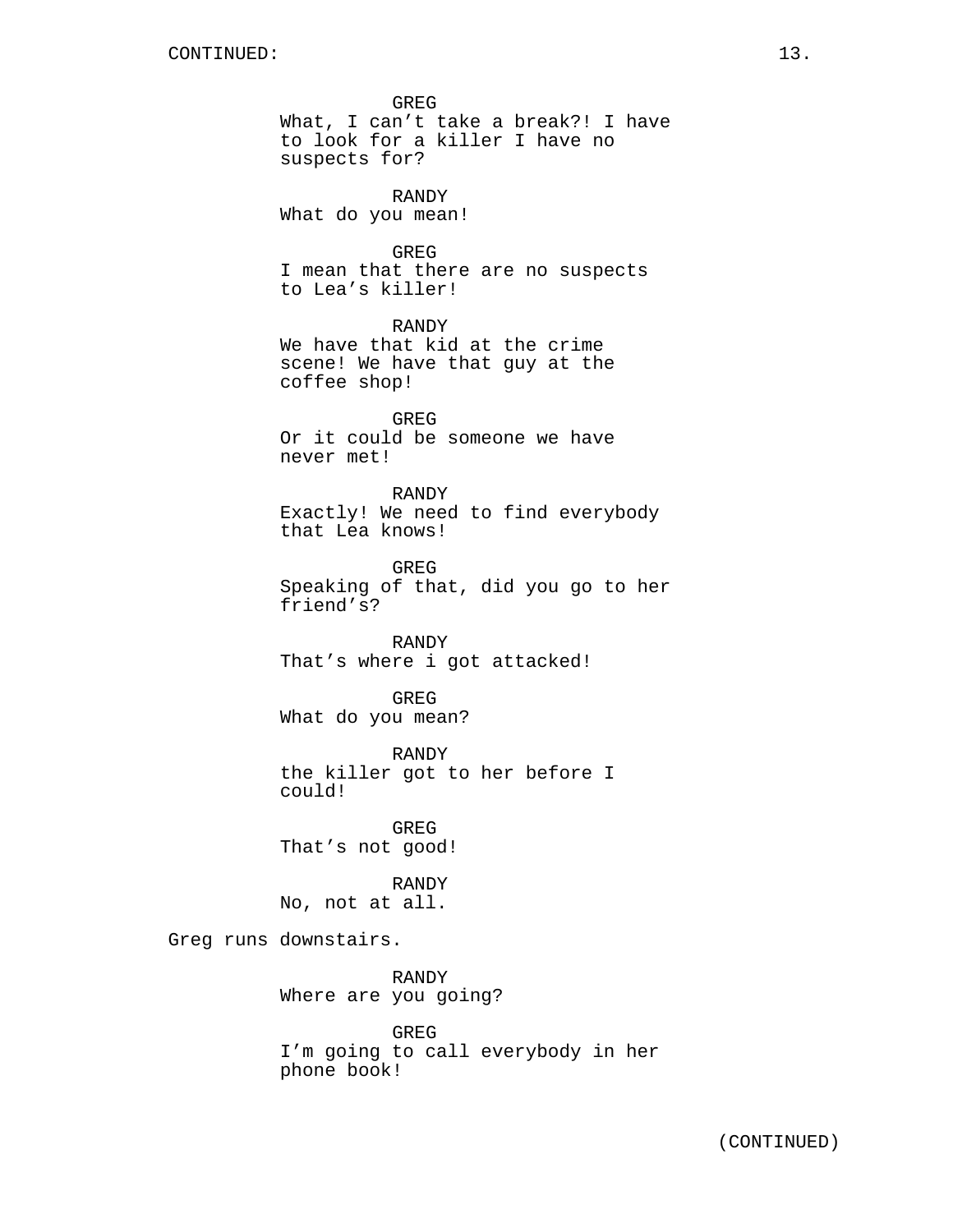RANDY Good Idea! I'll stay up here and bleed all over your floor.

GREG That's cool... just don't get any on the bed.

RANDY

Ok.

Greg runs downstairs.

Randy lies down on the floor and closes his eyes for a few minutes. Then he hears a noise in the closet. He opens his eyes and stands up.

Randy walks over to the closet and opens it.

Black gloves fall out of the closet, and a rubberbanded pack of pictures fall out with it.

Randy picks up the gloves and see that they have red lipstick on them.

He picks up the pictures and looks at them. They are pictures of Lea. "Spy Pictures" of her in her room texting and on the computer.

Randy goes through all of the pictures. He starts to see pictures of her dead. Randy drops the pictures and turns around and walks downstairs.

INT. KITCHEN- NIGHT

Randy walks over to Greg.

GREG

Hey, Randy. I was going to bring you up a pack of ice. and some band aids.

## RANDY

Oh... well can I go down to the fryer and grab a pair of your clothes? Because mine are bloody.

GREG Yeah, go ahead, Randy. I wouldn't want to wear bloody clothes either.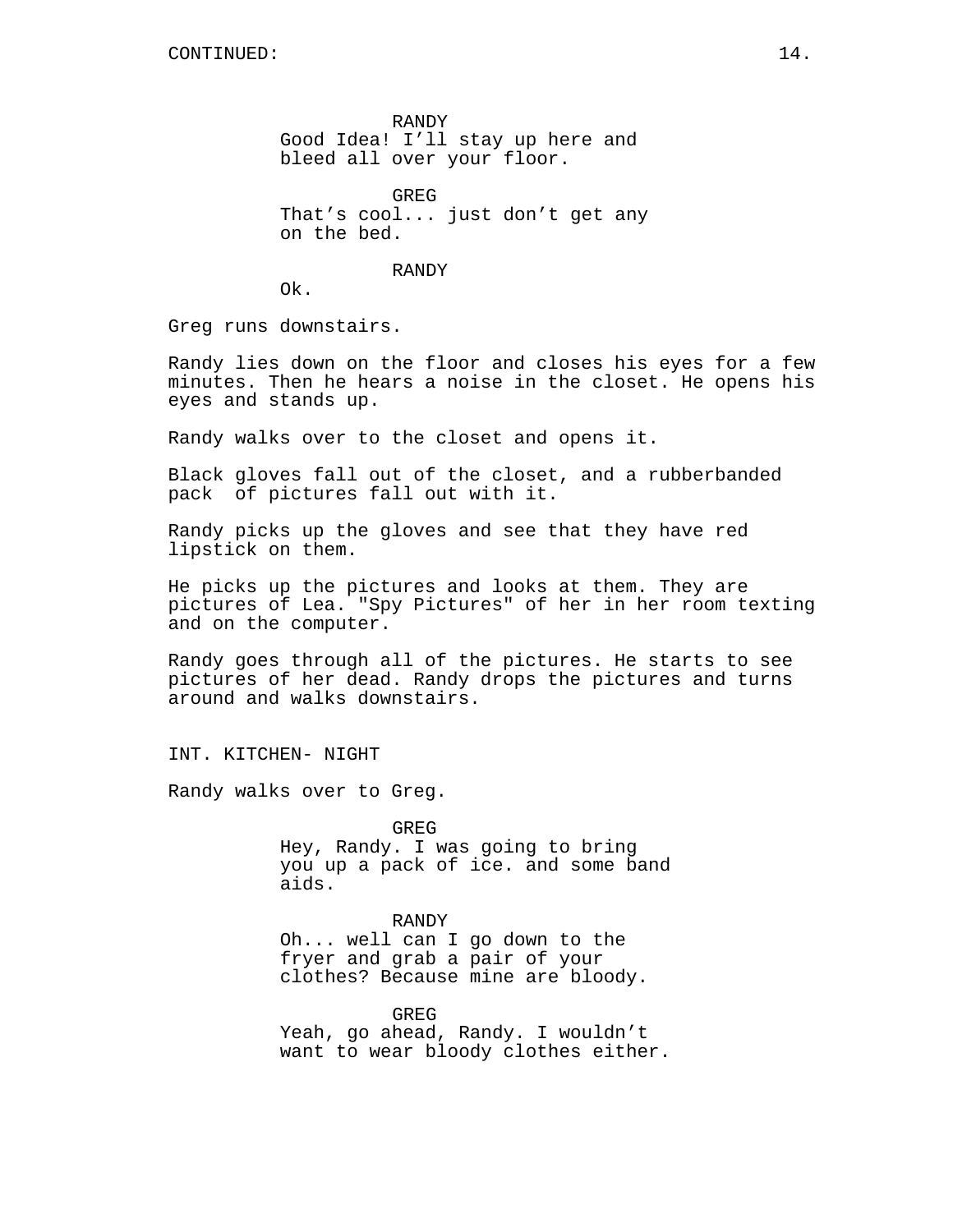Randy opens the washer and starts raiding Greg's clothes.

Randy pulls out a pair of clothes with a bloody slash right through the stomach area of the shirt.

> RANDY Oh my god! you've got to be kidding!

INT. KITCHEN- NIGHT

Randy walks back into the kitchen and looks at Greg.

GREG Hey, did you get a pair of clothes that fit you?

RANDY No, you're so huge... your clothes don't fit me.

**GREG** Hey, I'm sorry to hear that.

RANDY I'm sorry about Lea... I don't mind the clothes.

GREG Yeah, I mean what sadistic creep would murder a man's girlfriend on Valentine's Day? That's Brutal.

RANDY Yeah, I have no clue who would do that at all.

GREG Well... We'll catch him, Right?

RANDY How do you know it's a guy?

Greg pauses for a moment.

GREG Well... statistics say that there are more male killers than Female killers.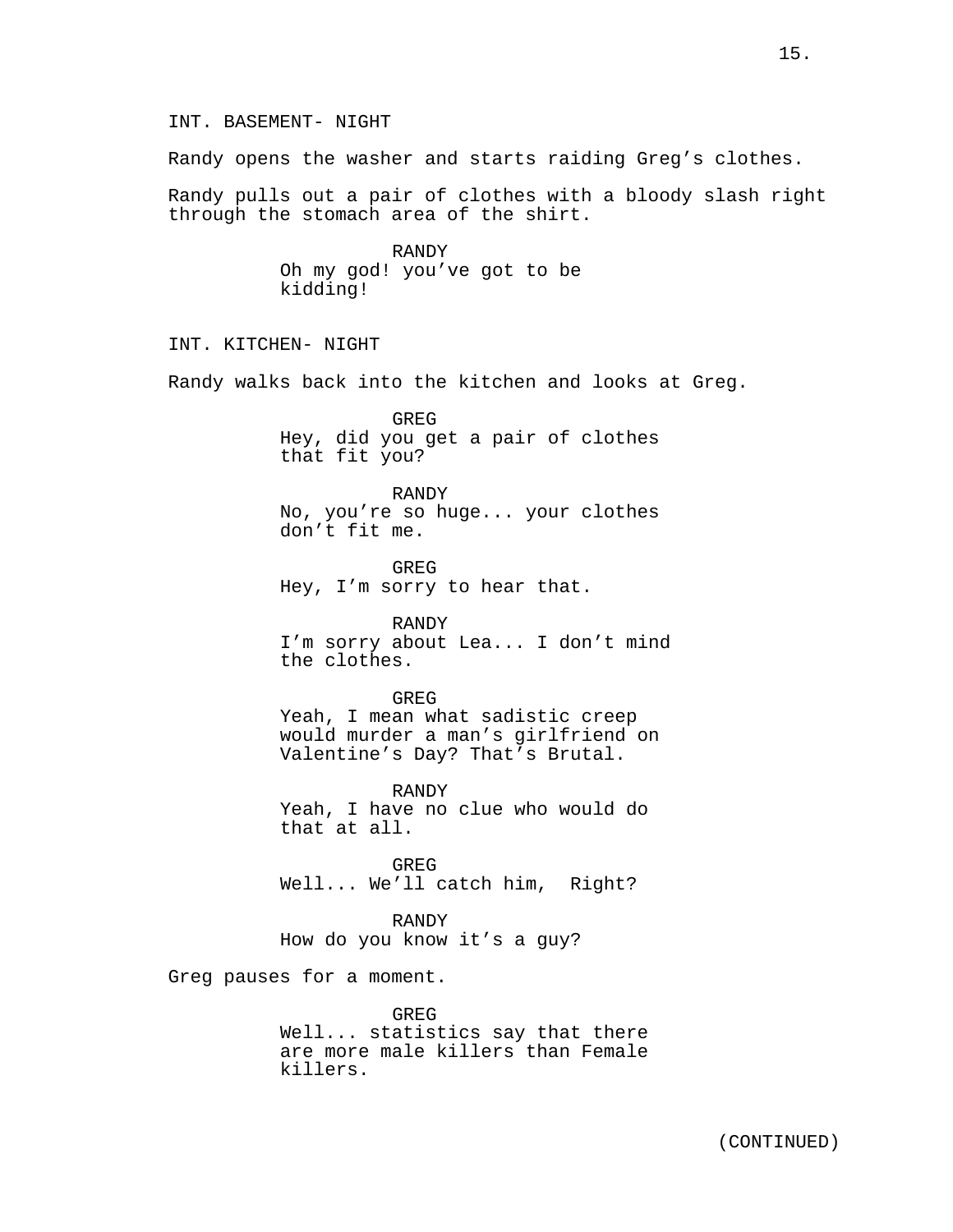RANDY True... GREG Yeah, it is. RANDY Well... I think I'm going to go home... hit the sack. GREG Well... goodnight. RANDY I'll be back. GREG I thought you were going to get some sleep? RANDY Tomorrow, Greg... Tomorrow. GREG Oh, Well Bye.

FADE OUT

INT. RANDY'S ROOM- NIGHT

Randy is sitting there, bandaging his wounds. With an evil and dark face.

Randy just sits in his bed and looks out the window for a little while... thinking about what he's going to do.

INT. GUN SHOP- NIGHT

Randy walks into a gun shop, with a horrible and evil look in his eyes.

> STORE CLERK Can I help you, Sir?

Randy walks behind the counter and grabs two hand guns. He puts them in his pocket.

> STORE CLERK Uh, sir... you can't do that.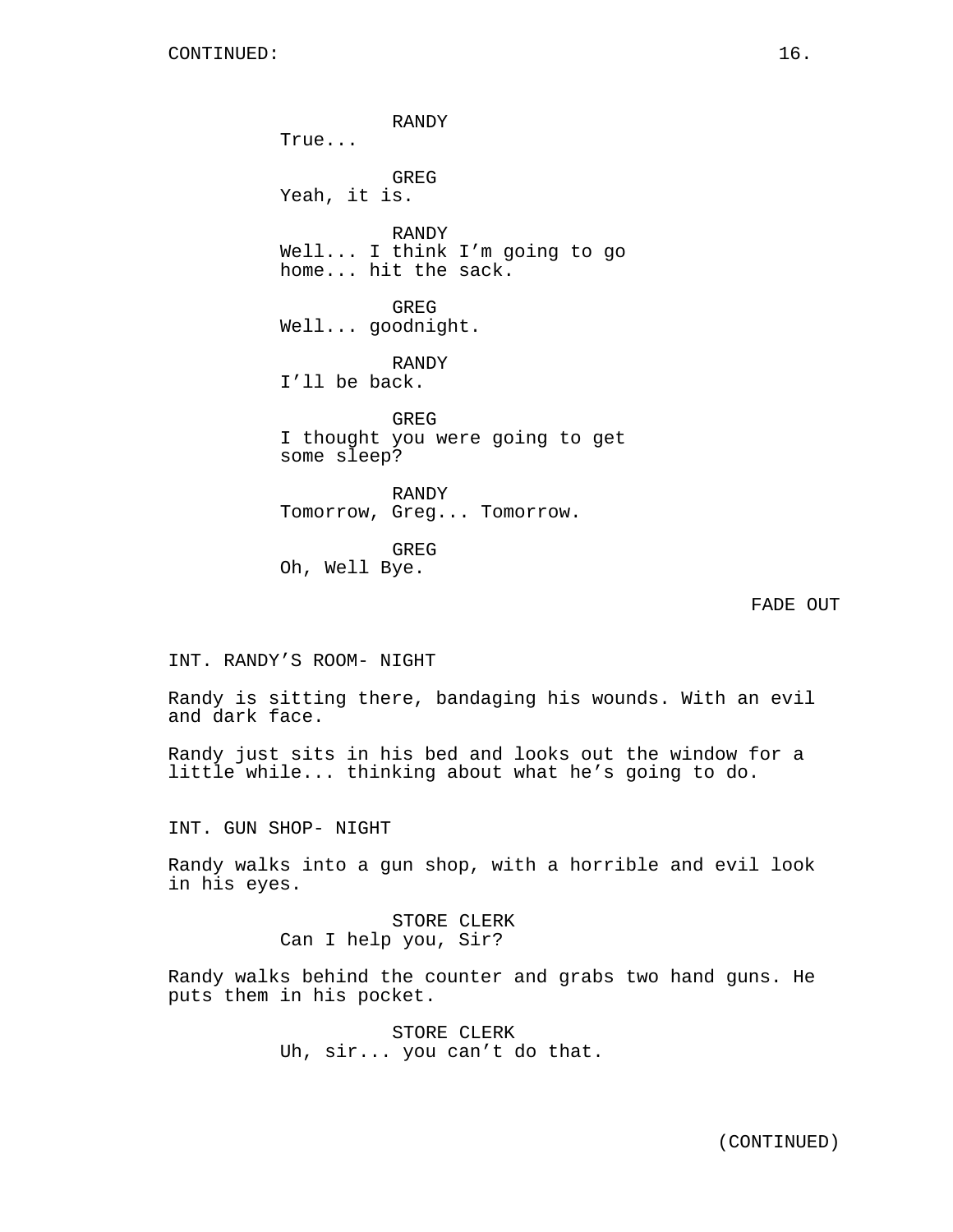#### RANDY

Sir... I advise you to stay out of my way. I've got some killing to do. And if you stand in my way... well... that would be w poor and wasted soul.

the store clerk pulls out a shotgun and shoots at him. Randy jumps out of the way and pulls out a handgun and shoots the clerk in the stomach.

Randy walks up to the clerk and takes his shotgun and walks away.

> STORE CLERK That boy's got the devil in him.

# INT. GREG'S HOUSE- NGHT

Greg walks down into the basement and sees that the shirt with a cut in it is lying on the floor.

Greg picks it up and looks at it. Then he closes his eyes and walks back upstairs.

FADE OUT

#### INT. STREET- MORNING

Randy walks outside with his shotgun to his side. Walking past everyone. With a strange smile. he starts walking very happily with his Ipod.

#### RANDY

Hi.

RANDY How are you? Great? Me too.

RANDY Or I will be, here soon.

INT. GREG'S HOUSE- MORNING

Randy walks to the front door. He takes a deep breath and...

BANG!!!!!!!!

The front door flies open. Randy goes back with it.

THERE IS A SILENCE...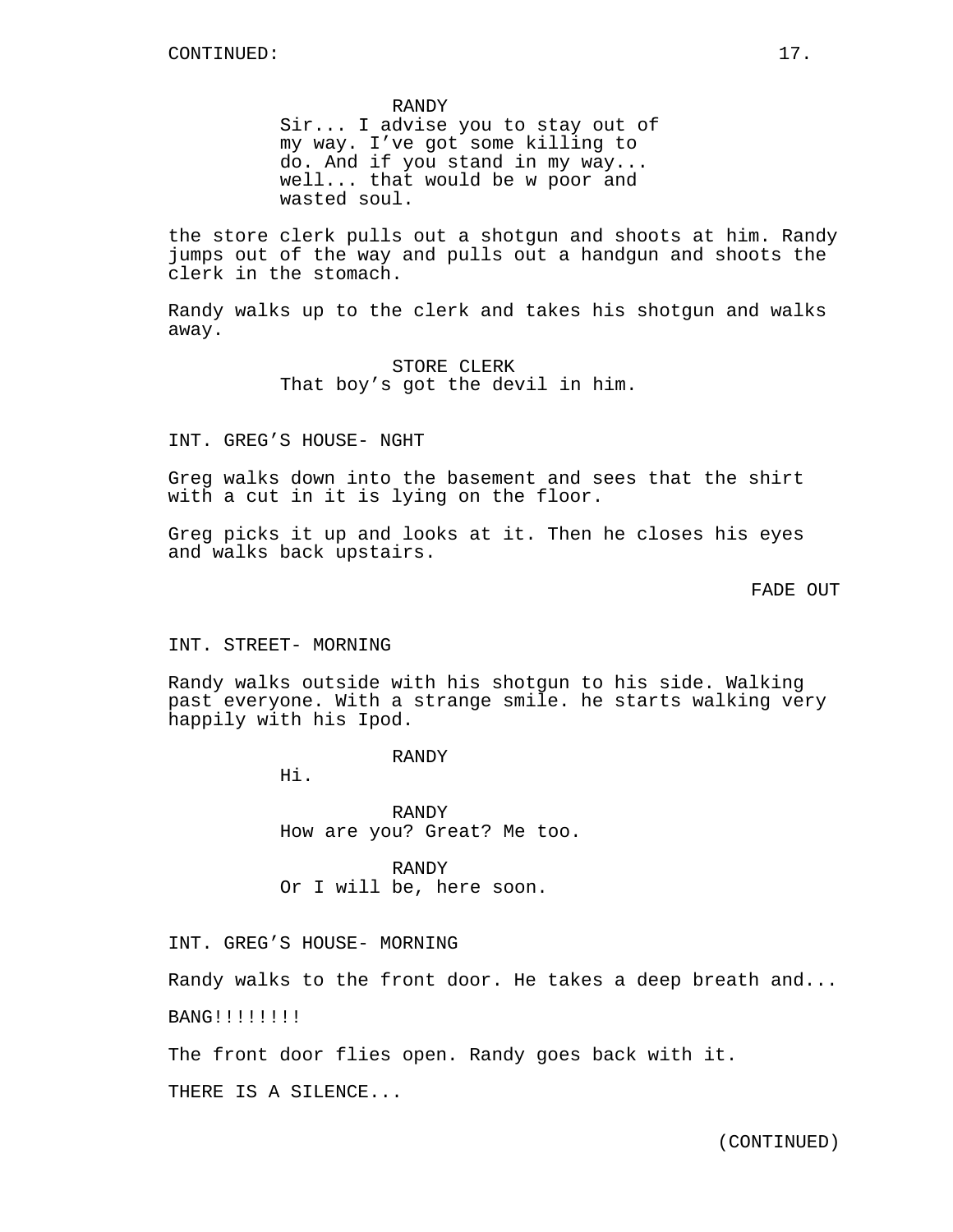Randy slowly gets back up. He looks through the entrance.

RANDY Greg... I'm coming in!

GREG (VOICE) Idiot... you don't tell the person that you're killing that you're coming in!

Randy walks through where the front door was.

Randy hears a ping noise... he looks in front of him and sees a home made grenade. He jumps away from it into the living room as it explodes.

INT. LIVING ROOM- MORNING

Greg pops up and starts shooting his Glock 9.

Randy kicks a table over and ducks behind it.

Randy shoots at Greg 6 times and uses all of his shotgun ammo.

Randy throws the gun at Greg and it hits him in the shin. Greg falls to the ground.

> RANDY Why did you do it, Greg!?

GREG Because... she was a bi---

RANDY No! there is no excuse for what you did to her! Whatever the reason was, it was uncalled for!

GREG

Do you have any Idea what she did to me the night of the party?

RANDY What did she do, Greg?

#### GREG

She treated me like trash. She only hung out with you! She wouldn't talk to me at all! And she also called me a jerk on that Myspace picture!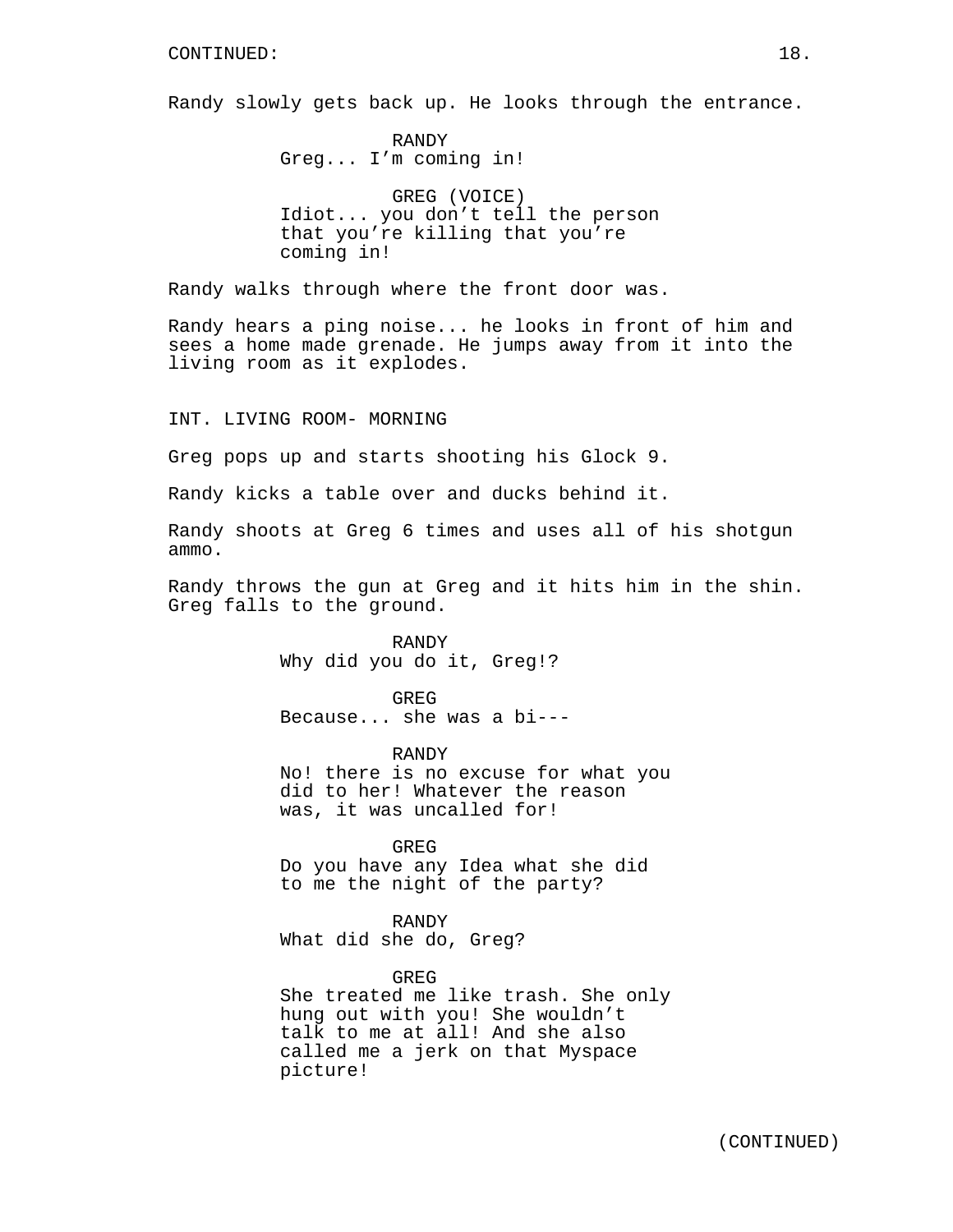RANDY That wasn't here! That was me!

**GREG** Well why didn't you tell me!

RANDY Because it wasn't a big deal!

GREG Well it was to me!

Greg shoots six rounds of a revolver at the table. Then he throws the gun and it hits randy in the ear.

> RANDY ouch! You hit me in the ear! Jerk!

> > GREG

Sorry!

Randy stands up with both guns and starts shooting at Greg. All bullets that were fired miss Greg.

Greg uncovers his eyes and looks around him.

GREG Wow... you really suck at shooting!

RANDY

Shut up!

GREG

make me!

Randy shoots Greg in the knee.

Greg Falls to the ground, crying.

RANDY

Now... I want the entire story! Why did you kill her!

## GREG

I already told you yesterday! I wanted to go out with her! She was supposed to be mine! And then the day you two met, the exact second, to be precise... was when I planned to make my move.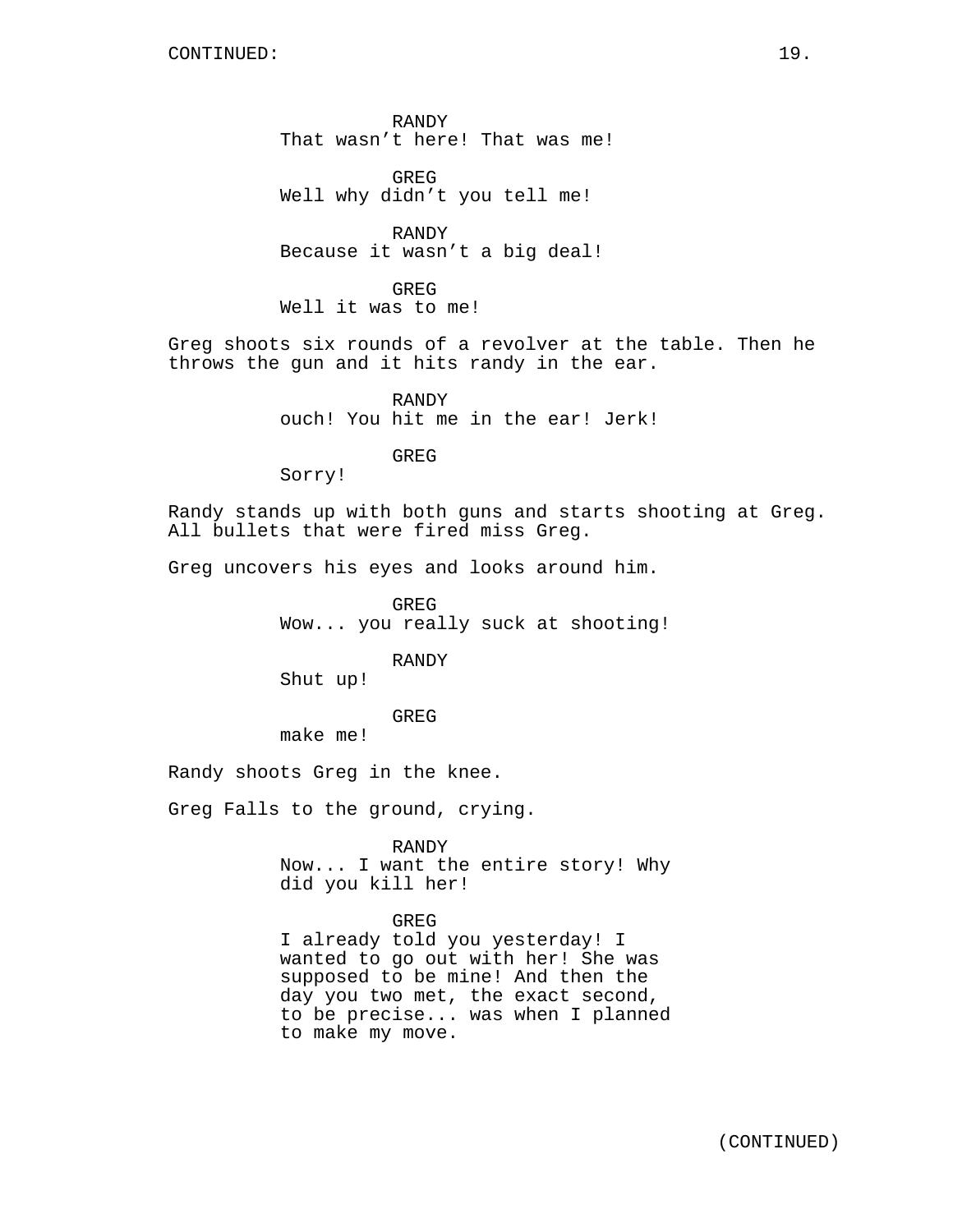RANDY So you killed her... because you loved her?

GREG No! i killed her because she loved you!

RANDY Well why didn't you just kill me instead of her!?

GREG

Because...

Greg stops and starts to think.

GREG Crap... that would have been a good idea, Randy.

RANDY Well... thanks. But now... I'm going to kill you for what you did to her.

GREG Well... go ahead. I've got nothing to lose since I killed the one i didn't want to lose in the first place.

Randy pulls a knife out of his pocket. He kneels down and he holds the knife up to Greg's throat.

> POLICEMAN STOP RIGHT THERE!!!

Randy aims the gun at the policeman and pulls the trigger... but no bullets come out.

> RANDY Uh... this sucks.

The policeman shoots Randy in the leg. Randy falls to the ground and screams.

> POLICEMAN Get on your knees!

RANDY I am on my knees. And you just messed with me at the wrong time, kid.

(CONTINUED)